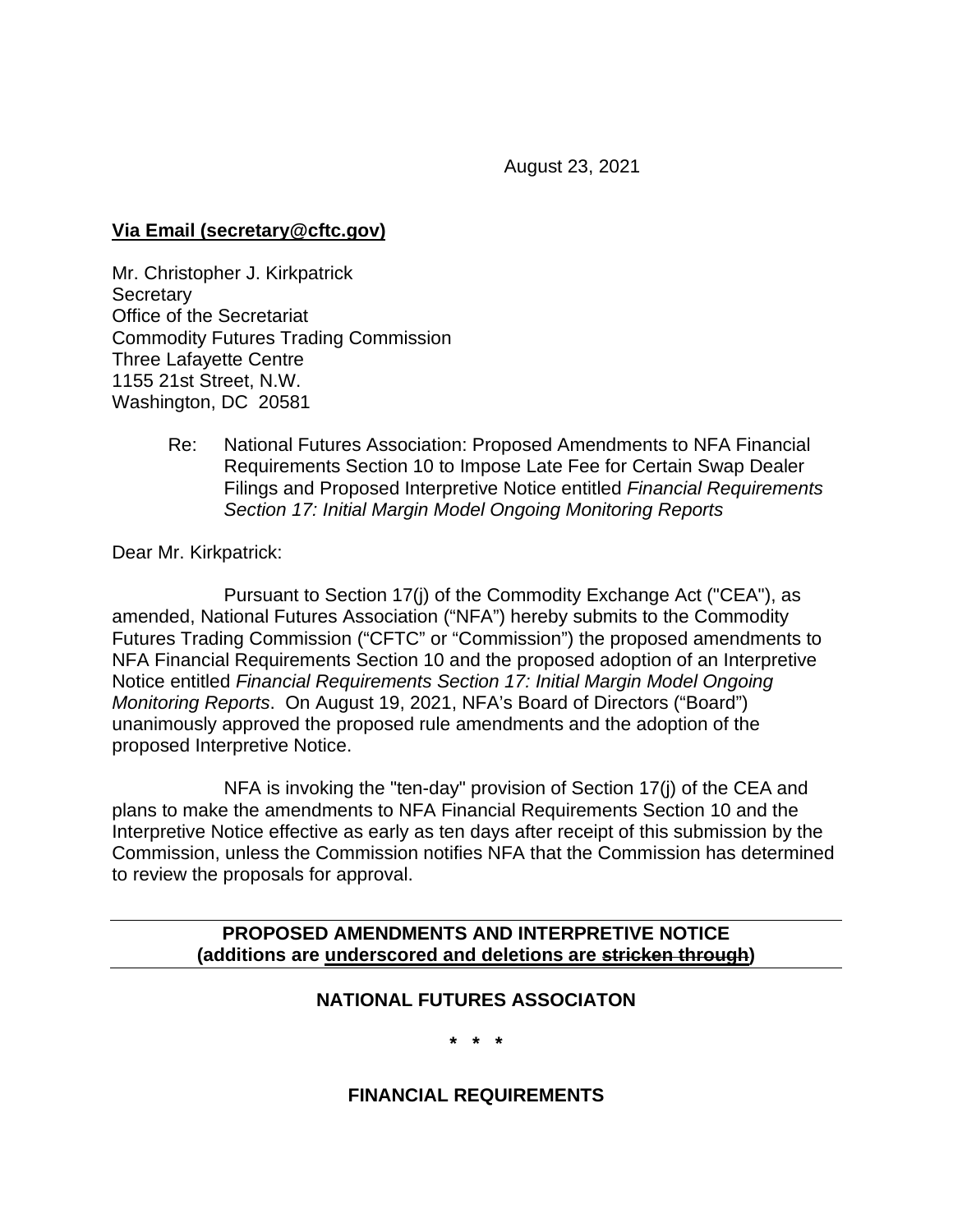**\* \* \***

### **SECTION 10. LATE FINANCIAL REPORTS AND OTHER FILINGS.**

Each financial report or other filing required by Section 1, 5, 6, 11, 17 or 18 that is filed after it is due shall be accompanied by a fee of \$1,000 for each business day it is late. Payment and acceptance of the fee does not preclude NFA from filing a disciplinary action under the Compliance Rules for failure to comply with the deadlines imposed by NFA Financial Requirements or CFTC rules.

\* \* \*

#### **INTERPRETIVE NOTICES**

\* \* \*

## **XXXX - FINANCIAL REQUIREMENTS SECTION 17: INITIAL MARGIN MODEL ONGOING MONITORING REPORTS**

Swap Dealer and Major Swap Participant (collectively, SD) Members that are subject to the CFTC's initial margin (IM) requirements under CFTC Regulation 23.154 may calculate (IM) using a standardized table based method or an internal risk based IM model that has been approved by the CFTC or NFA. In 2016, NFA established an IM model approval program and subsequently established an IM model oversight program to ensure that SD Members using an approved IM model could demonstrate that the model complied with CFTC Regulation 23.154 (incorporated by reference in NFA Compliance Rule 2-49) on an ongoing basis.

SD Members using NFA approved IM models are required to submit certain information on IM model performance to NFA on a periodic basis. This Interpretive Notice specifically identifies the required filings.

SD Members using an approved IM model must submit the following information to NFA in the noted time frames:[\[1\]](#page-1-0)

#### **Quarterly (due by the last day of the following month):**

- AcadiaSoft IM portfolio reconciliation reports for each of the three month ends in the quarter;
- A listing of the top five backtesting and benchmarking shortfalls; and
- An analysis of exceedances that breached the firm's internal thresholds and a description of remedial actions on the IM amount.

<span id="page-1-0"></span><sup>[1]</sup> In the instance the due date does not fall on a business day, the information must be filed with NFA the immediate business day prior.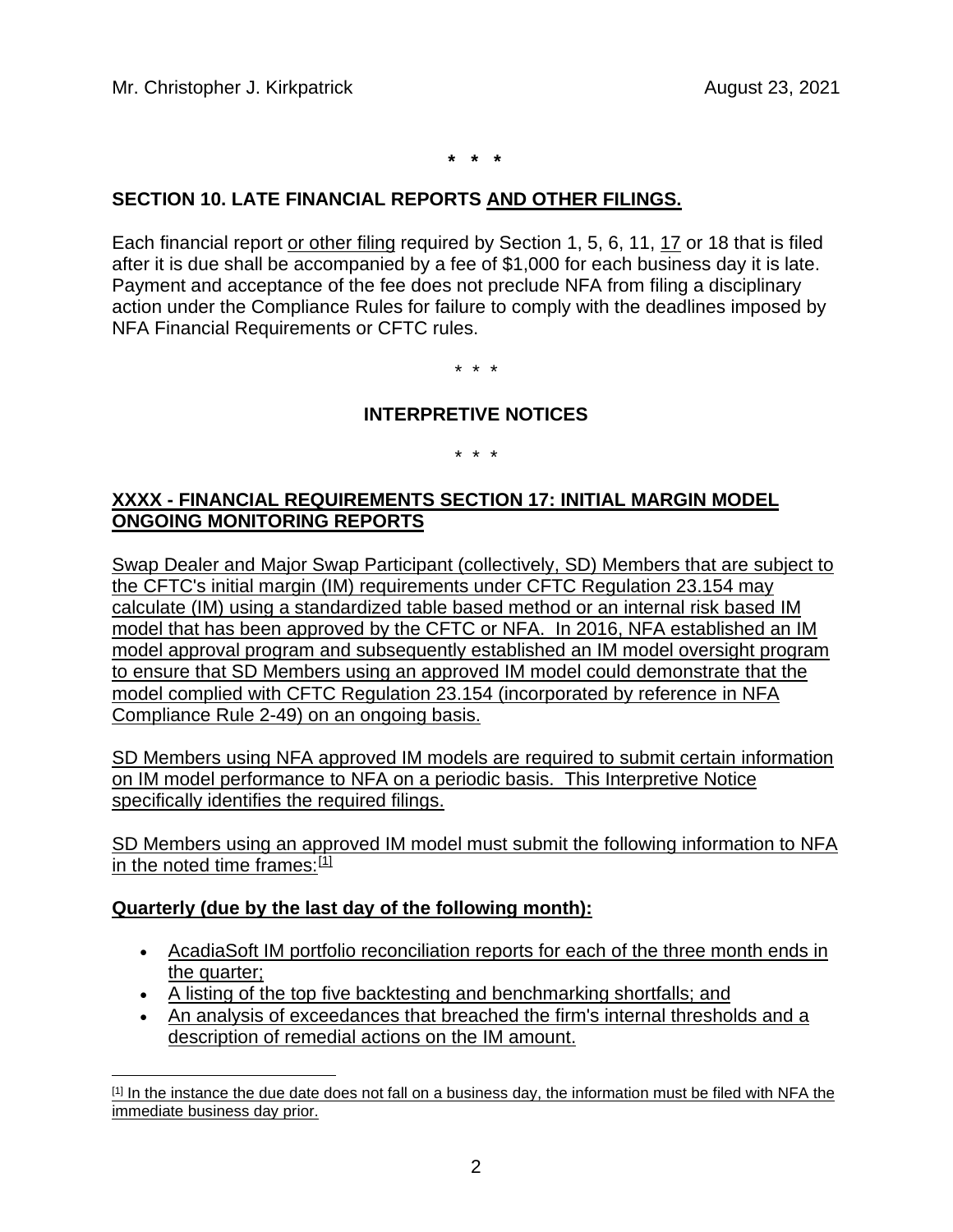## **Annually (due by January 31 each year):**

- The annual internal audit report required by CFTC Regulation 23.154(b)(5)(iv); and
- NFA's IM Model monitoring questionnaire.

NFA may also request other information from SD Members using approved IM models. SD Members must submit any additional information to NFA in the required time frame.

# **EXPLANATION OF PROPOSED AMENDMENTS AND INTERPRETIVE NOTICE**

NFA's Board has amended NFA Financial Requirements Section 10 to impose a \$1,000 per business day late fee on each financial report or other filing required by NFA Financial Requirements Section 17 that is filed after it is due. NFA Financial Requirements Section 17 requires Swap Dealers and Major Swap Participant Members (collectively, SDs or SD Members) to file with NFA financial, operational, risk management and other information required by NFA. NFA uses Section 17 to impose monthly risk data filings on SDs and to require SDs that use an approved initial margin (IM) model to file certain information on IM model performance with NFA as part of NFA's IM model oversight program to ensure compliance with CFTC Regulation 23.154 (which is incorporated by reference in NFA Compliance Rule 2-49).

NFA's Board also adopted a new Interpretive Notice to Financial Requirements Section 17 entitled *Financial Requirements 17: Initial Margin Model Ongoing Monitoring Reports* to clarify existing reporting requirements for SD Members related to IM model performance by specifying the currently required information and to make clear NFA's expectations regarding the quarterly and annual filings (IM model ongoing monitoring reports).

The information provided in the risk data filings and IM model ongoing monitoring reports allows NFA to identify firms that may pose a heightened risk and allocate NFA's resources accordingly. NFA has experienced a continuing problem with firms filing the monthly risk data reports and the IM model ongoing monitoring reports after the due date. Receiving these filings on a timely basis is essential for NFA to carry out its oversight responsibilities. The proposed \$1,000 per business day late fee for SDs that submit these late filings is consistent with the late filing fee that NFA imposes on FCM, FDM, and IB Members that submit late financial filings.

NFA's Swap Participant Advisory Committee and Executive Committee fully supported the proposed amendments to Financial Requirements 10 and related Interpretive Notice, which were unanimously approved by NFA's Board. As stated earlier, NFA is invoking the "ten-day" provision of Section 17(j) of the CEA. NFA